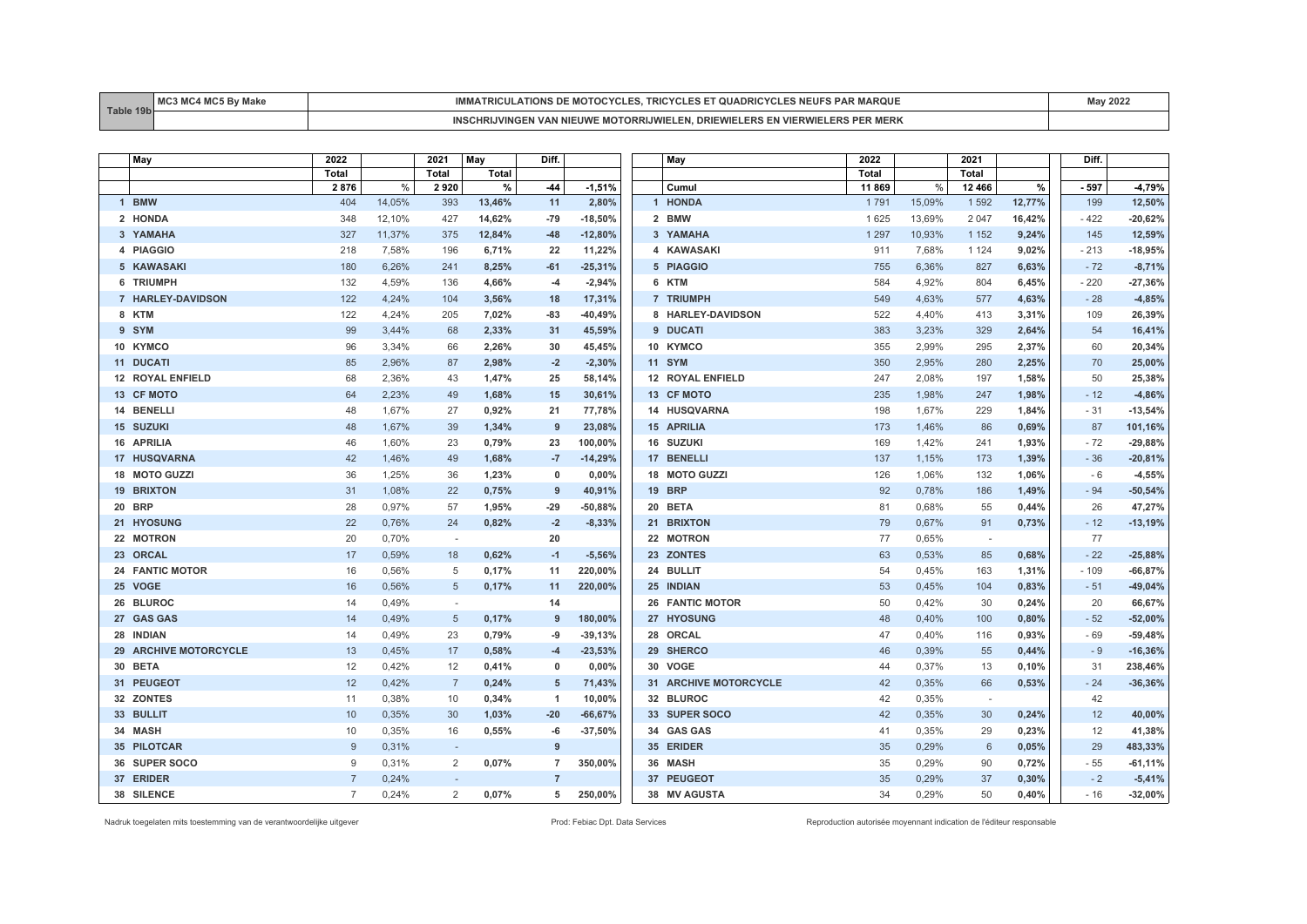| Table 19b         | MC3 MC4 MC5 By Make<br>IMMATRICULATIONS DE MOTOCYCLES, TRICYCLES ET QUADRICYCLES NEUFS PAR MARQUE |                |       |                          |       |                         |           |                                                                               |                | May 2022 |                          |       |                |           |
|-------------------|---------------------------------------------------------------------------------------------------|----------------|-------|--------------------------|-------|-------------------------|-----------|-------------------------------------------------------------------------------|----------------|----------|--------------------------|-------|----------------|-----------|
|                   |                                                                                                   |                |       |                          |       |                         |           | INSCHRIJVINGEN VAN NIEUWE MOTORRIJWIELEN, DRIEWIELERS EN VIERWIELERS PER MERK |                |          |                          |       |                |           |
| May               |                                                                                                   | 2022           |       | 2021                     | May   | Diff.                   |           | May                                                                           | 2022           |          | 2021                     |       | Diff.          |           |
|                   |                                                                                                   | Total          |       | Total                    | Total |                         |           |                                                                               | <b>Total</b>   |          | Total                    |       |                |           |
|                   |                                                                                                   | 2876           | $\%$  | 2920                     | %     | $-44$                   | $-1,51%$  | Cumul                                                                         | 11 869         | %        | 12 4 66                  | $\%$  | - 597          | $-4,79%$  |
|                   | 39 ZERO MOTORCYCLES                                                                               | $\overline{7}$ | 0,24% | $\sqrt{5}$               | 0,17% | $\overline{2}$          | 40,00%    | 39 SEGWAY                                                                     | 34             | 0,29%    |                          |       | 34             |           |
|                   | <b>40 MOTO MORINI</b>                                                                             | 6              | 0,21% | $\overline{1}$           | 0,03% | 5                       | 500,00%   | 40 ZERO MOTORCYCLES                                                           | 29             | 0,24%    | 24                       | 0,19% | 5              | 20,83%    |
| 41                | <b>QUADDY</b>                                                                                     | 6              | 0,21% | $\omega$                 |       | 6                       |           | <b>41 MONDIAL</b>                                                             | 27             | 0,23%    | 31                       | 0.25% | $-4$           | $-12,90%$ |
| <b>JTC</b><br>42  |                                                                                                   | 5              | 0,17% | 2                        | 0,07% | 3                       | 150,00%   | <b>42 POLARIS</b>                                                             | 26             | 0,22%    | 18                       | 0,14% | 8              | 44,44%    |
| <b>43 MONDIAL</b> |                                                                                                   | 5              | 0,17% | 6                        | 0,21% | $-1$                    | $-16,67%$ | <b>43 LAMBRETTA</b>                                                           | 24             | 0,20%    | 17                       | 0,14% | $\overline{7}$ | 41,18%    |
| 44 SHERCO         |                                                                                                   | 5              | 0,17% | 10                       | 0,34% | -5                      | $-50,00%$ | 44 NECO                                                                       | 22             | 0,19%    | 64                       | 0,51% | $-42$          | $-65,63%$ |
|                   | <b>45 MV AGUSTA</b>                                                                               | $\overline{4}$ | 0,14% | 6                        | 0,21% | $-2$                    | $-33,33%$ | <b>45 NIU</b>                                                                 | 20             | 0,17%    | 19                       | 0,15% | $\overline{1}$ | 5,26%     |
| 46 NECO           |                                                                                                   | $\overline{4}$ | 0,14% | 18                       | 0,62% | $-14$                   | $-77,78%$ | <b>46 SILENCE</b>                                                             | 17             | 0.14%    | 10                       | 0,08% | $\overline{7}$ | 70,00%    |
| <b>47 NIU</b>     |                                                                                                   | $\Delta$       | 0,14% | 5                        | 0,17% | $-1$                    | $-20,00%$ | 47 JTC                                                                        | 15             | 0,13%    | 14                       | 0,11% | $\overline{1}$ | 7,14%     |
| 48                | <b>SEGWAY</b>                                                                                     | $\overline{4}$ | 0,14% | $\sim$                   |       | $\overline{4}$          |           | <b>48 MOTO MORINI</b>                                                         | 15             | 0,13%    | $\mathbf{1}$             | 0,01% | 14             | 1.400,00% |
| 49                | <b>HORWIN</b>                                                                                     | $\mathcal{R}$  | 0,10% |                          |       | $\mathbf{3}$            |           | 49 QUADDY                                                                     | 12             | 0,10%    | $\sim$                   |       | 12             |           |
| 50                | <b>KEEWAY</b>                                                                                     | 3              | 0,10% | $\sim$                   |       | 3                       |           | 50 HORWIN                                                                     | 11             | 0,09%    | 9                        | 0,07% | $\overline{2}$ | 22,22%    |
| 51 KL             |                                                                                                   | 3              | 0,10% | $\sim$                   |       | $\mathbf{3}$            |           | 51 TM RACING                                                                  | 11             | 0,09%    | $8\phantom{1}$           | 0,06% | 3              | 37,50%    |
|                   | 52 LAMBRETTA                                                                                      | 3              | 0,10% | 9                        | 0,31% | -6                      | $-66,67%$ | 52 VENT                                                                       | 11             | 0,09%    | $\overline{7}$           | 0,06% | $\overline{4}$ | 57,14%    |
| <b>53 SWM</b>     |                                                                                                   | 3              | 0,10% | $\mathbf{1}$             | 0,03% | $\overline{2}$          | 200,00%   | 53 PILOTCAR                                                                   | 9              | 0,08%    | $\sim$                   |       | 9              |           |
|                   | 54 TM RACING                                                                                      | 3              | 0,10% | $\sim$                   |       | 3                       |           | 54 MONTESA                                                                    | 8              | 0,07%    | 2                        | 0,02% | 6              | 300,00%   |
| 55                | <b>EAGLE</b>                                                                                      | 2              | 0,07% | $\mathbf{1}$             | 0,03% | $\mathbf{1}$            | 100,00%   | 55 CHANG JIANG                                                                | $\overline{7}$ | 0,06%    | $\sim$                   |       | $\overline{7}$ |           |
| 56 GARIA          |                                                                                                   | 2              | 0,07% | $\sim$                   |       | $\overline{\mathbf{2}}$ |           | 56 EAGLE                                                                      | $\overline{7}$ | 0,06%    | 17                       | 0,14% | $-10$          | $-58,82%$ |
| 57 HSUN           |                                                                                                   | 2              | 0,07% | $\overline{\phantom{a}}$ |       | $\overline{2}$          |           | 57 GARIA                                                                      | 6              | 0,05%    | 8                        | 0,06% | $-2$           | $-25,00%$ |
| 58                | <b>LVTONG</b>                                                                                     | 2              | 0,07% | $\overline{\phantom{a}}$ |       | $\overline{2}$          |           | 58 SAKURA                                                                     | 6              | 0,05%    | 3                        | 0,02% | 3              | 100,00%   |
| 59 POLARIS        |                                                                                                   | $\mathcal{P}$  | 0,07% | $\overline{4}$           | 0,14% | $-2$                    | $-50,00%$ | <b>59 SWM</b>                                                                 | 6              | 0,05%    | 3                        | 0,02% | 3              | 100,00%   |
| 60                | <b>SAKURA</b>                                                                                     | 2              | 0,07% |                          |       | $\overline{2}$          |           | 60 URAL                                                                       | 6              | 0,05%    | 5                        | 0,04% | $\overline{1}$ | 20,00%    |
| <b>TRS</b><br>61  |                                                                                                   | $\overline{2}$ | 0,07% | $\mathbf{1}$             | 0,03% | $\mathbf{1}$            | 100,00%   | 61 QUADRO                                                                     | 5              | 0,04%    | $\overline{7}$           | 0,06% | $-2$           | $-28,57%$ |
| 62 URAL           |                                                                                                   | 2              | 0,07% | $\sim$                   |       | $\overline{2}$          |           | 62 TRS                                                                        | 5              | 0,04%    | $\mathbf{1}$             | 0,01% | $\overline{4}$ | 400,00%   |
| 63 ADDAX          |                                                                                                   |                | 0,03% | $\sim$                   |       | $\overline{1}$          |           | <b>63 VANDERHALL</b>                                                          | 5              | 0,04%    | 3                        | 0,02% | $\overline{2}$ | 66,67%    |
| 64                | <b>BERGAMONT</b>                                                                                  | $\overline{1}$ | 0,03% |                          |       | $\mathbf{1}$            |           | 64 BOOM                                                                       | 4              | 0,03%    | 2                        | 0,02% | 2              | 100,00%   |
| 65 BOOM           |                                                                                                   |                | 0,03% |                          |       | $\overline{1}$          |           | 65 KEEWAY                                                                     | $\overline{4}$ | 0,03%    | $\overline{\phantom{a}}$ |       | $\overline{4}$ |           |
| 66                | <b>CARVER</b>                                                                                     |                | 0,03% | $\sim$                   |       | 1                       |           | 66 LVTONG                                                                     | $\overline{4}$ | 0,03%    | $\sim$                   |       | $\overline{4}$ |           |
| 67                | <b>CHANG JIANG</b>                                                                                |                | 0,03% | $\overline{\phantom{a}}$ |       | $\overline{1}$          |           | 67 MALAGUTI                                                                   | $\overline{4}$ | 0,03%    | 14                       | 0,11% | $-10$          | $-71,43%$ |
| 68                | <b>ENERGICA</b>                                                                                   | -1             | 0,03% | $\mathbf{1}$             | 0,03% | 0                       | 0,00%     | 68 SUNRA                                                                      | $\overline{4}$ | 0,03%    | 3                        | 0,02% | $\overline{1}$ | 33,33%    |
| 69                | <b>JONWAY</b>                                                                                     |                | 0,03% | $\sim$                   |       | $\overline{1}$          |           | <b>69 ELECTRIC MOTION</b>                                                     | 3              | 0,03%    | 6                        | 0,05% | $-3$           | $-50,00%$ |
| 70 LINHAI         |                                                                                                   | -1             | 0,03% | $\sim$                   |       | 1                       |           | 70 ENERGICA                                                                   | 3              | 0,03%    | 5                        | 0,04% | $-2$           | $-40,00%$ |
|                   | 71 MALAGUTI                                                                                       |                | 0,03% | $\overline{4}$           | 0,14% | $-3$                    | $-75,00%$ | 71 ITALJET                                                                    | 3              | 0,03%    | $\sim$                   |       | $\mathbf{3}$   |           |
|                   | 72 MONTESA                                                                                        |                | 0,03% | $\sim$                   |       | 1                       |           | 72 KL                                                                         | 3              | 0,03%    | 3                        | 0,02% | $\mathbf 0$    | 0,00%     |
| 73 QUADRO         |                                                                                                   |                | 0,03% | $\overline{\phantom{a}}$ |       | $\overline{1}$          |           | 73 REWACO                                                                     | 3              | 0,03%    | $\overline{\phantom{a}}$ |       | 3              |           |
| 74 REWACO         |                                                                                                   | $\overline{1}$ | 0,03% | ÷.                       |       | $\mathbf{1}$            |           | 74 RIEJU                                                                      | 3              | 0,03%    | 10                       | 0,08% | $-7$           | $-70,00%$ |
| 75 RIEJU          |                                                                                                   |                | 0,03% | 2                        | 0,07% | $-1$                    | $-50,00%$ | 75 AJP                                                                        | $\overline{2}$ | 0,02%    | 3                        | 0,02% | $-1$           | $-33,33%$ |
| 76 VENT           |                                                                                                   | -1             | 0,03% | $\mathbf{1}$             | 0,03% | 0                       | 0,00%     | 76 CARVER                                                                     | $\overline{2}$ | 0,02%    | $\sim$                   |       | $\overline{2}$ |           |
| <b>77 XEV</b>     |                                                                                                   | $\mathbf{1}$   | 0,03% | $\sim$                   |       | $\mathbf{1}$            |           | 77 HSUN                                                                       | $\overline{2}$ | 0,02%    | $\sim$                   |       | $\overline{2}$ |           |

Nadruk toegelaten mits toestemming van de verantwoordelijke uitgever entered enter enter enter a metaleur enter autorisée Prod: Febiac Dpt. Data Services Reproduction autorisée moyennant indication de l'éditeur responsable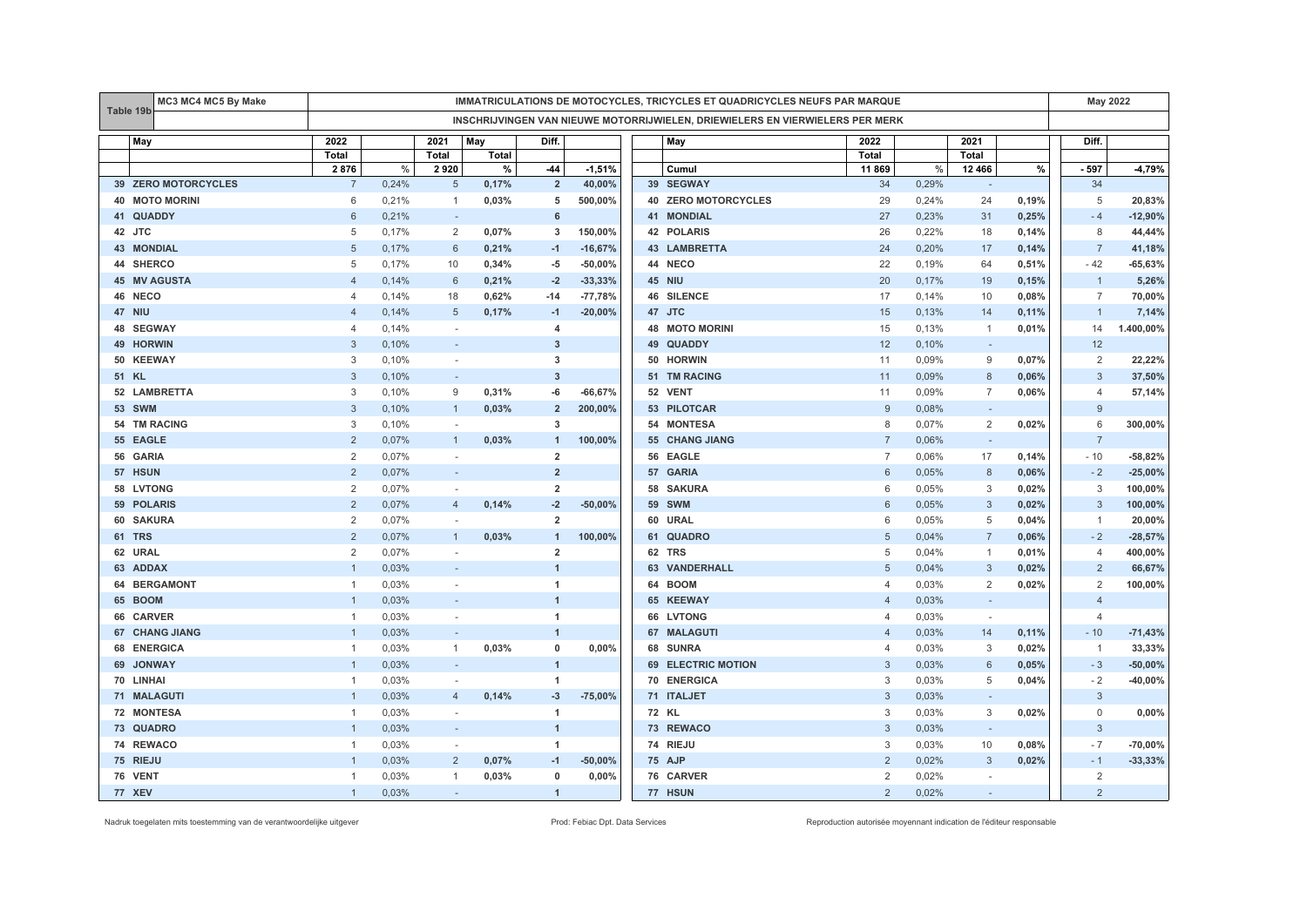|                 | MC3 MC4 MC5 By Make       | IMMATRICULATIONS DE MOTOCYCLES, TRICYCLES ET QUADRICYCLES NEUFS PAR MARQUE |                          |       |       |                  |     |                                                                               |                |       |                          |       | <b>May 2022</b> |           |
|-----------------|---------------------------|----------------------------------------------------------------------------|--------------------------|-------|-------|------------------|-----|-------------------------------------------------------------------------------|----------------|-------|--------------------------|-------|-----------------|-----------|
| Table 19b       |                           |                                                                            |                          |       |       |                  |     | INSCHRIJVINGEN VAN NIEUWE MOTORRIJWIELEN, DRIEWIELERS EN VIERWIELERS PER MERK |                |       |                          |       |                 |           |
| May             |                           | 2022                                                                       | 2021                     | May   | Diff. |                  | May |                                                                               | 2022           | 2021  |                          |       | Diff.           |           |
|                 |                           | Total                                                                      | Total                    | Total |       |                  |     |                                                                               | Total          |       | <b>Total</b>             |       |                 |           |
|                 |                           | 2876                                                                       | $\%$<br>2920             | $\%$  | -44   | $-1,51%$         |     | Cumul                                                                         | 11 869         | $\%$  | 12 4 66                  | $\%$  | - 597           | $-4,79%$  |
| 78 AEON         |                           | ä,                                                                         |                          |       |       |                  |     | <b>78 HUAIHAI</b>                                                             | 2              | 0,02% | $\sim$                   |       | 2               |           |
| 79 AIDEA        |                           |                                                                            |                          |       |       |                  |     | 79 JONWAY                                                                     | $\overline{2}$ | 0,02% | $\overline{\phantom{a}}$ |       | $\overline{2}$  |           |
| 80 AJP          |                           |                                                                            |                          |       |       |                  |     | 80 LONGJIA                                                                    | $\overline{2}$ | 0,02% | $\sim$                   |       | $\overline{2}$  |           |
| 81              | <b>BOMBARDIER</b>         |                                                                            |                          |       |       |                  |     | 81 MAGPOWER                                                                   | $\overline{2}$ | 0,02% | 9                        | 0,07% | $-7$            | $-77,78%$ |
| 82 CAKE         |                           |                                                                            |                          |       |       |                  |     | 82 ROTOM                                                                      | $\overline{2}$ | 0,02% | $\mathbf{1}$             | 0,01% | $\overline{1}$  | 100,00%   |
| 83 CAN-AM       |                           |                                                                            |                          |       |       |                  |     | 83 TRMOTOR                                                                    | $\overline{2}$ | 0,02% | $\sim$                   |       | $\overline{2}$  |           |
| 84 CASALINI     |                           |                                                                            |                          |       |       |                  |     | 84 VERTIGO                                                                    | 2              | 0,02% | $\sim$                   |       | $\overline{2}$  |           |
| 85 DONGMA       |                           |                                                                            |                          |       |       |                  |     | <b>85 YAMASAKI</b>                                                            | $\overline{2}$ | 0,02% |                          |       | $\overline{2}$  |           |
| 86 E-BROH       |                           |                                                                            |                          |       |       |                  |     | 86 ADDAX                                                                      | $\mathbf{1}$   | 0,01% | $\sim$                   |       | $\mathbf{1}$    |           |
| 87 ELECTRA      |                           |                                                                            |                          |       |       |                  |     | 87 BERGAMONT                                                                  | $\mathbf{1}$   | 0,01% | $\overline{\phantom{a}}$ |       | $\overline{1}$  |           |
|                 | <b>88 ELECTRIC MOTION</b> |                                                                            | $\overline{2}$           | 0,07% | $-2$  | $-100,00\%$      |     | 88 CASALINI                                                                   | $\mathbf{1}$   | 0,01% |                          |       | $\overline{1}$  |           |
| 89 E-MAX        |                           |                                                                            |                          |       |       |                  |     | 89 E-MAX                                                                      | $\mathbf{1}$   | 0,01% | $\overline{\phantom{a}}$ |       | $\overline{1}$  |           |
| 90 E-STORY      |                           |                                                                            |                          |       |       |                  |     | 90 E-STORY                                                                    | $\mathbf{1}$   | 0,01% | $\sim$                   |       | $\overline{1}$  |           |
| 91 ESTRIMA      |                           |                                                                            |                          |       |       |                  |     | 91 FRISIAN MOTORS                                                             | $\overline{1}$ | 0,01% | 5                        | 0,04% | $-4$            | $-80,00%$ |
|                 | 92 FRISIAN MOTORS         |                                                                            | 5                        | 0,17% | -5    | $-100,00%$       |     | 92 HOLLY                                                                      | $\mathbf{1}$   | 0,01% | $\sim$                   |       | $\overline{1}$  |           |
| 93 GOUPIL       |                           |                                                                            | $\overline{2}$           | 0,07% | $-2$  | $-100,00%$       |     | 93 JUNAK                                                                      | $\mathbf{1}$   | 0,01% | $\sim$                   |       | $\overline{1}$  |           |
| 94 HANWAY       |                           |                                                                            |                          |       |       |                  |     | 94 LINHAI                                                                     | $\overline{1}$ | 0,01% | $\mathbf{1}$             | 0,01% | $\mathbf 0$     | 0,00%     |
| 95 HOLLY        |                           |                                                                            |                          |       |       |                  |     | 95 LVNENG                                                                     | $\mathbf{1}$   | 0,01% | $\overline{\phantom{a}}$ |       | 1               |           |
| 96 HUAIHAI      |                           |                                                                            |                          |       |       |                  |     | 96 NOSMOKE                                                                    | $\mathbf{1}$   | 0,01% | ÷.                       |       | $\overline{1}$  |           |
| 97 ITALJET      |                           |                                                                            |                          |       |       |                  |     | 97 ROLEKTRO                                                                   | $\mathbf{1}$   | 0,01% | $\sim$                   |       | $\overline{1}$  |           |
| 98 JIAJUE       |                           |                                                                            | $\mathbf{1}$             | 0,03% |       | $-1$ $-100,00\%$ |     | 98 SHARENGO                                                                   | $\mathbf{1}$   | 0,01% | $\sim$                   |       | $\overline{1}$  |           |
| 99 JUNAK        |                           |                                                                            |                          |       |       |                  |     | 99 SKYTEAM                                                                    | $\mathbf{1}$   | 0,01% | 11                       | 0,09% | $-10$           | $-90,91%$ |
| 100 KSR MOTO    |                           |                                                                            |                          |       |       |                  |     | 100 TROPOS MOTORS                                                             | $\overline{1}$ | 0,01% | $\sim$                   |       | $\overline{1}$  |           |
|                 | 101 KUMPAN ELECTRIC       |                                                                            | 3                        | 0,10% |       | $-3 - 100,00\%$  |     | 101 XEV                                                                       | $\overline{1}$ | 0,01% | $\overline{\phantom{a}}$ |       | $\overline{1}$  |           |
| 102 LONGJIA     |                           |                                                                            |                          |       |       |                  |     | <b>102 YUKI</b>                                                               | $\overline{1}$ | 0,01% | $\sim$                   |       | $\overline{1}$  |           |
| 103 LVNENG      |                           |                                                                            |                          |       |       |                  |     | 103 ZHENHUA                                                                   | $\overline{1}$ | 0,01% | 14                       | 0,11% | $-13$           | $-92,86%$ |
| 104 MAGPOWER    |                           |                                                                            |                          |       |       |                  |     | 104 AEON                                                                      |                |       | $\mathbf{1}$             | 0,01% | $-1$            | 0,00%     |
| <b>105 MUTT</b> |                           |                                                                            |                          |       |       |                  |     | 105 AIDEA                                                                     |                |       | $\mathbf{1}$             | 0,01% | $-1$            | 0,00%     |
| 106 NOSMOKE     |                           |                                                                            |                          |       |       |                  |     | 106 BOMBARDIER                                                                |                |       | $\mathbf{1}$             | 0,01% | $-1$            | 0,00%     |
| 107 RENAULT     |                           |                                                                            | $\mathbf{1}$             | 0,03% |       | $-1$ $-100,00\%$ |     | 107 CAKE                                                                      |                |       | $\overline{2}$           | 0,02% | $-2$            | 0,00%     |
| 108 ROLEKTRO    |                           |                                                                            |                          |       |       |                  |     | 108 CAN-AM                                                                    |                |       | $\overline{4}$           | 0,03% | $-4$            | 0,00%     |
| 109 ROTOM       |                           |                                                                            |                          |       |       |                  |     | 109 DONGMA                                                                    |                |       | $\mathbf{1}$             | 0,01% | $-1$            | 0,00%     |
|                 | 110 ROYAL ALLOY           |                                                                            | $\mathbf{1}$             | 0,03% |       | $-1$ $-100,00\%$ |     | 110 E-BROH                                                                    |                |       | 2                        | 0,02% | $-2$            | 0,00%     |
| 111 SHARENGO    |                           |                                                                            | $\sim$                   |       |       |                  |     | 111 ELECTRA                                                                   |                |       | $\mathbf{1}$             | 0,01% | $-1$            | 0,00%     |
| 112 SKYTEAM     |                           |                                                                            | $\overline{\phantom{a}}$ |       |       |                  |     | 112 ESTRIMA                                                                   |                |       | 3                        | 0,02% | $-3$            | 0,00%     |
| 113 SUNRA       |                           |                                                                            | $\mathbf{1}$             | 0,03% |       | $-1$ $-100,00\%$ |     | 113 GOUPIL                                                                    |                |       | $\overline{7}$           | 0,06% | $-7$            | 0,00%     |
| 114 TAZZARI     |                           |                                                                            |                          |       |       |                  |     | 114 HANWAY                                                                    |                |       | 3                        | 0,02% | $-3$            | 0,00%     |
| 115 TGB         |                           |                                                                            | $\sim$                   |       |       |                  |     | 115 JIAJUE                                                                    |                |       | $\overline{2}$           | 0,02% | $-2$            | 0,00%     |
| 116 TIANYING    |                           |                                                                            | $\sim$                   |       |       |                  |     | 116 KSR MOTO                                                                  |                |       | $\overline{7}$           | 0,06% | $-7$            | 0,00%     |

Nadruk toegelaten mits toestemming van de verantwoordelijke uitgever entered enter enter enter a metaleur enter autorisée Prod: Febiac Dpt. Data Services Reproduction autorisée moyennant indication de l'éditeur responsable